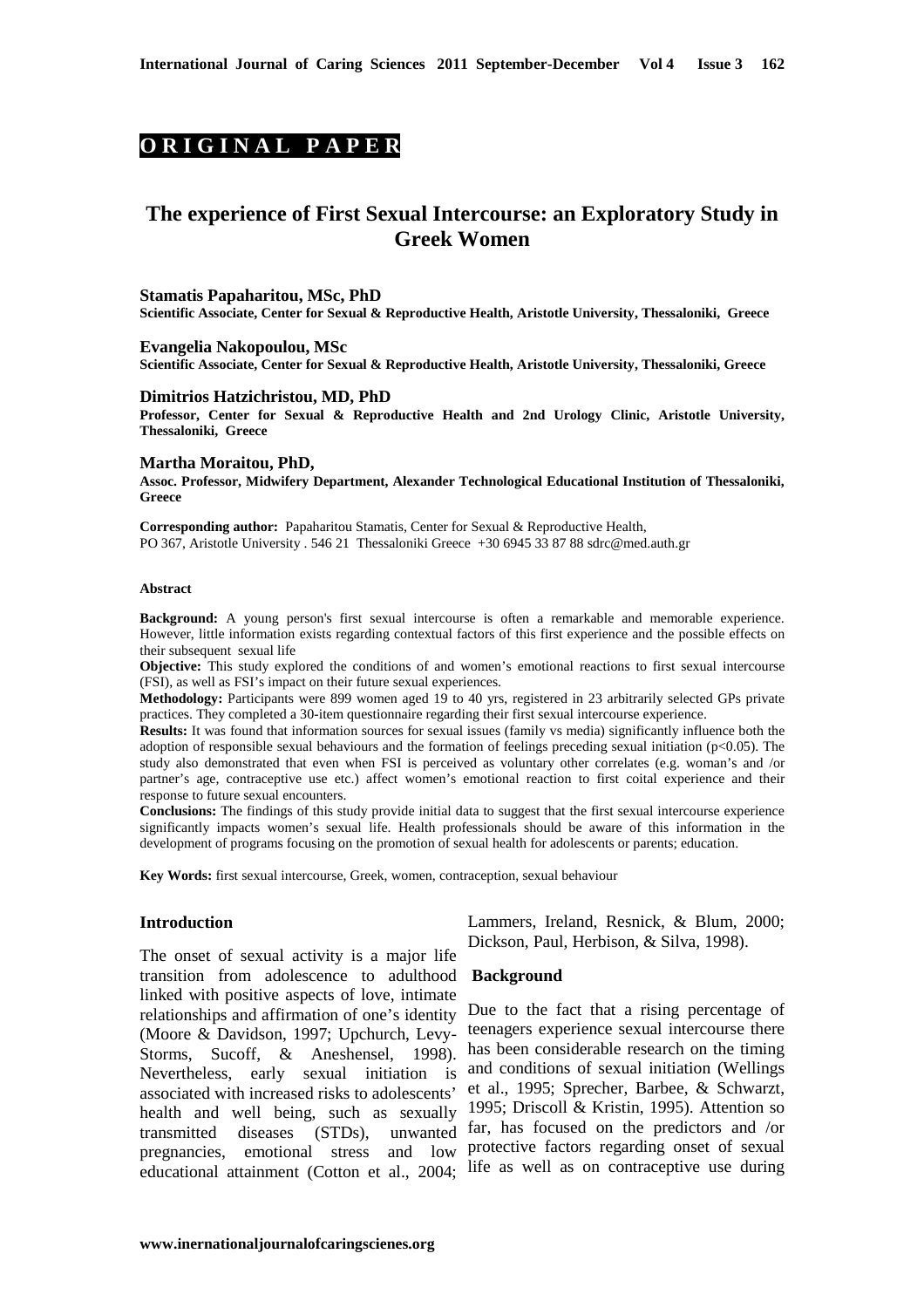first sexual intercourse (FSI) (Goodson, Demographic information was unavailable for Evans, & Edmundson, 1997; Paul et al., 2000; non responders, thus comparisons with the Koelling, Stone, & Buraphacheep-Coggins, responders group were not possible. 2002; Svare et al., 2002). However, less is Responders had a mean age of  $29.18 \left( \pm 6.39 \right)$ known about the correlates of affective yrs with the majority (52.7%) belonging to reactions to first coital experience and its the age group of 19-29 yrs old. Demographic influence on later sexual encounters.

The present study was fuelled partly by the distribution, marital status and occupation are high number of calls about sexual education presented in Table 1. issues made to a telephone helpline of a national non-profit University-based centre *Measures*  dedicated to awareness, education and research in the field of sexual and reproductive health. Between February 1999 and August 2004, 34.6% of adolescents' and young adults' calls dealt with queries about STDs and contraceptive use.

Based on the above observation and taking into consideration the limited published data, the present study aimed at exploring –in a group of young women- the conditions of and women's emotional reactions to FSI, as well as FSI's impact on their future sexual experiences.

## **Methodology**

### *Participants*

The present study employed a convenience sample of adult women registered in 23 arbitrarily selected GPs private practices, located in different geographical sites countrywide. A total of 1200 questionnaires were administered and 899 completed forms were returned and used in statistical analysis (response rate 74.9%).

| Table 1:Participants' demographics |  |
|------------------------------------|--|
|------------------------------------|--|

|                   | N(%        |
|-------------------|------------|
| Age               |            |
| 19-24             | 298 (33.1) |
| 25-29             | 176 (19.6) |
| 30-34             | 184 (20.5) |
| $35 - 40$         | 241 (26.8) |
|                   |            |
| Marital status    |            |
| Single            | 495 (55.1) |
| Married           | 329 (36.6) |
| Divorced          | 75 (8.3)   |
| Occupation        |            |
| Public employees  | 154 (17.1) |
| Private employees | 218 (24.2) |
| Self-employed     | 71 (7.9)   |
| Students          | 298 (33.1) |
| Unemployed        | 64 (7.1)   |
| Housekeeping      | 94 (10.5)  |

information on the sample including age

Following a literature review, a 30-item selfadministered questionnaire was constructed comprising two sections: The first consisted of basic demographics and background personal information (i.e. age, marital status, age of menarche, sources of information about sexual matters etc). The second section included several questions regarding the first sexual intercourse experience structured as follows:

*Antecedents of FSI***:** Participants were asked to report their emotions and fears prior to FSI. Regarding emotions, possible options included stress, fear, desire, shame, inssecurity, guilt. Fears related to pain, occurrence of blood, STDs, pregnancy, partner's behaviour.

*Age and relationship with the partner***:** Women were asked about their age at FSI. They indicated if they had a relationship with their first sexual partner, its duration, whether their partner was younger, at the same age or older than them and if this was the first intercourse for their partner, too. They also had to reflect on whether they and their partner equally wanted first intercourse to occur.

*Contraceptive use and health behaviour***:** Respondents were asked whether and what form of contraceptive method was used during FSI. They had also to indicate if they experienced any gynecological problems after first intercourse and whether they consulted a gynecologist afterwards.

*Other conditions of first intercourse***:** Participants had to reflect on their experience regarding pain and /or pleasure at FSI. They were also asked if they had regrets about their choice of partner, the place or the timing of the event.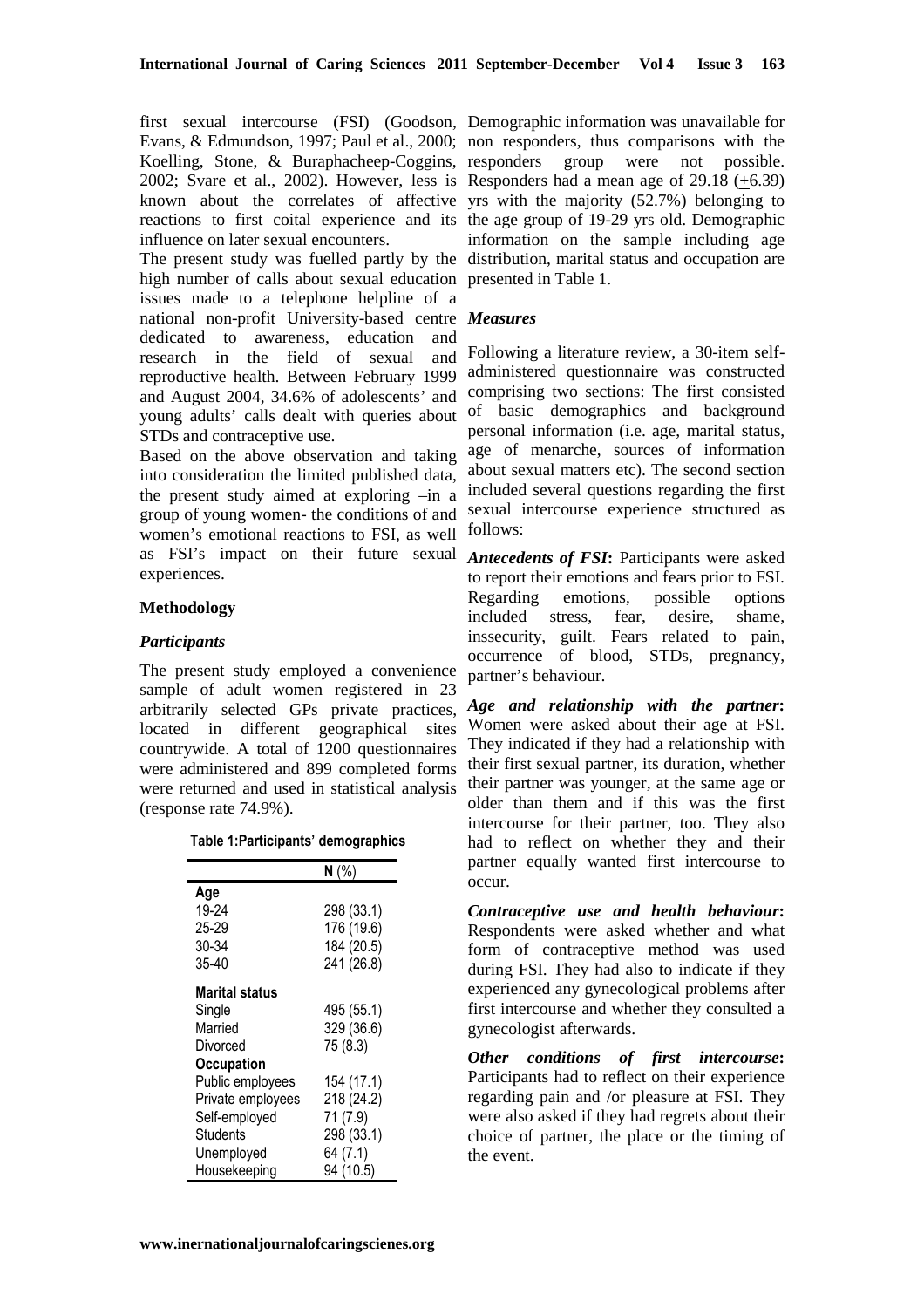Impact of sexual initiation: Women had to life appeared to follow two different patterns: report whether and in what ways their first when the partner was sexually experienced, sexual experience influenced their reaction to  $FSI$  occurred earlier  $(p<0.01)$  in the later sexual encounters. There were four relationship whereas the decision for sexual options: stress, fear towards the partner, initiation was prolonged with an sexual unresponsiveness and abstinence from inexperienced sexual partner (mean= sexual relationships. Sexual unresponsiveness  $7.15(\pm 7.48)$  months and mean=10.20( $\pm$ 10.33) represented what was formerly known as months, respectively). 'frigidity', a term used to describe female sexual difficulties ranging from being *Information sources and antecedents of FSI*  uninterested in sex to not having orgasm (Masters, Johnson, & Kolodny, 1995).

*Procedure:*The questionnaire was distributed to all women present in each GPs private practice during a period of two months (October-November 2004). The study was introduced as a study of the conditions of FSI. Women were informed that participation was voluntary and were assured that anonymity and confidentiality would be preserved. Those who agreed to participate were asked to complete the questionnaire at a separate room and drop it in a poll for privacy reasons. During the completion process, the researcher was available nearby in case any queries would arise.

*Statistical analysis:* Data were analyzed with the SPSS statistical package, version 10.0 (SPSS inc, 1999). Logistic regression analysis was used to determine the factors associated with each outcome variable namely emotions and fears prior to FSI, contraceptive use, gynaecologist consultation, emotional reaction to and regrets about FSI as well as influence of sexual onset in later sexual encounters. Since a cross-sectional research design was selected causality could not be implied by the data and therefore the odds ratio was interpreted as a measure of association and not as a relative risk estimate.

## **Results**

## *Age and relationship with the partner*

The average age at first intercourse was 18.83 (+2.28) yrs and it appeared to have a significant positive correlation, though weak in nature, with onset of menstruation  $(r=0.084, p=0.012)$ .

The majority had their first sexual experience while in a relationship (92%), with both partners being equally willing (92.9%) and most commonly with an older partner (66.9%). Regarding timing, onset of sexual

An 82.8% (N=744) of the responders received information about sexual matters mainly from friends  $(N=468, 62.9\%)$ , family  $(N=290,$ 39%) and the media (N=274, 36.8%).

The emotions frequently reported prior to FSI were stress (47.8%), desire (42%) and fear (32%). Fears centered on pain (54.9%), partner's behaviour (40.8%) and pregnancy (30.6%) and were significantly associated with source of sexual information. Women were more likely to report fearing pain when information was primarily obtained from mass media (OR: 1.34, 95% CI: 1.01-1.81 respectively) whereas they were more likely to fear STDs when information was obtained either from family or friends (OR: 1.57, 95% CI: 1.11-2.23 and OR: 1.57, 95% CI: 1.10- 2.24 respectively).

| Table 2: Factors associated with gynaecologist |  |  |
|------------------------------------------------|--|--|
|                                                |  |  |

|                        | consultation |               |  |  |  |
|------------------------|--------------|---------------|--|--|--|
|                        | Gynecologist |               |  |  |  |
|                        | consultation |               |  |  |  |
|                        | Odds         | 95% CI        |  |  |  |
| Sources of             |              |               |  |  |  |
| sexual information     |              |               |  |  |  |
| Family                 | $1.48**$     | 1.11-1.98     |  |  |  |
| Friends                | 1.07         | $0.73 - 1.57$ |  |  |  |
| Media                  | 1.14         | $0.86 - 1.51$ |  |  |  |
| School                 | 1.11         | $0.82 - 1.50$ |  |  |  |
| <b>Fears preceding</b> |              |               |  |  |  |
| FSI                    |              |               |  |  |  |
| Bleeding               | 0.97         | $0.67 - 1.41$ |  |  |  |
| Pregnancy              | 1.01         | $0.75 - 1.38$ |  |  |  |
| STDs transmission      | $1.63**$     | 1.15-2.31     |  |  |  |
| Age                    |              |               |  |  |  |
| $16-18$                | $2.41*$      | 1.08-5.38     |  |  |  |
| 19 or older            | $2.65*$      | 1.19-5.89     |  |  |  |
| <b>Experiencing</b>    |              |               |  |  |  |
| Gynecological          | $2.85**$     | 2.01-4.04     |  |  |  |
| problems               |              |               |  |  |  |

*Contraceptive use and health behaviour* 

More than half of the women (54.6%) used a contraceptive method during their FSI, with condoms being the most frequently reported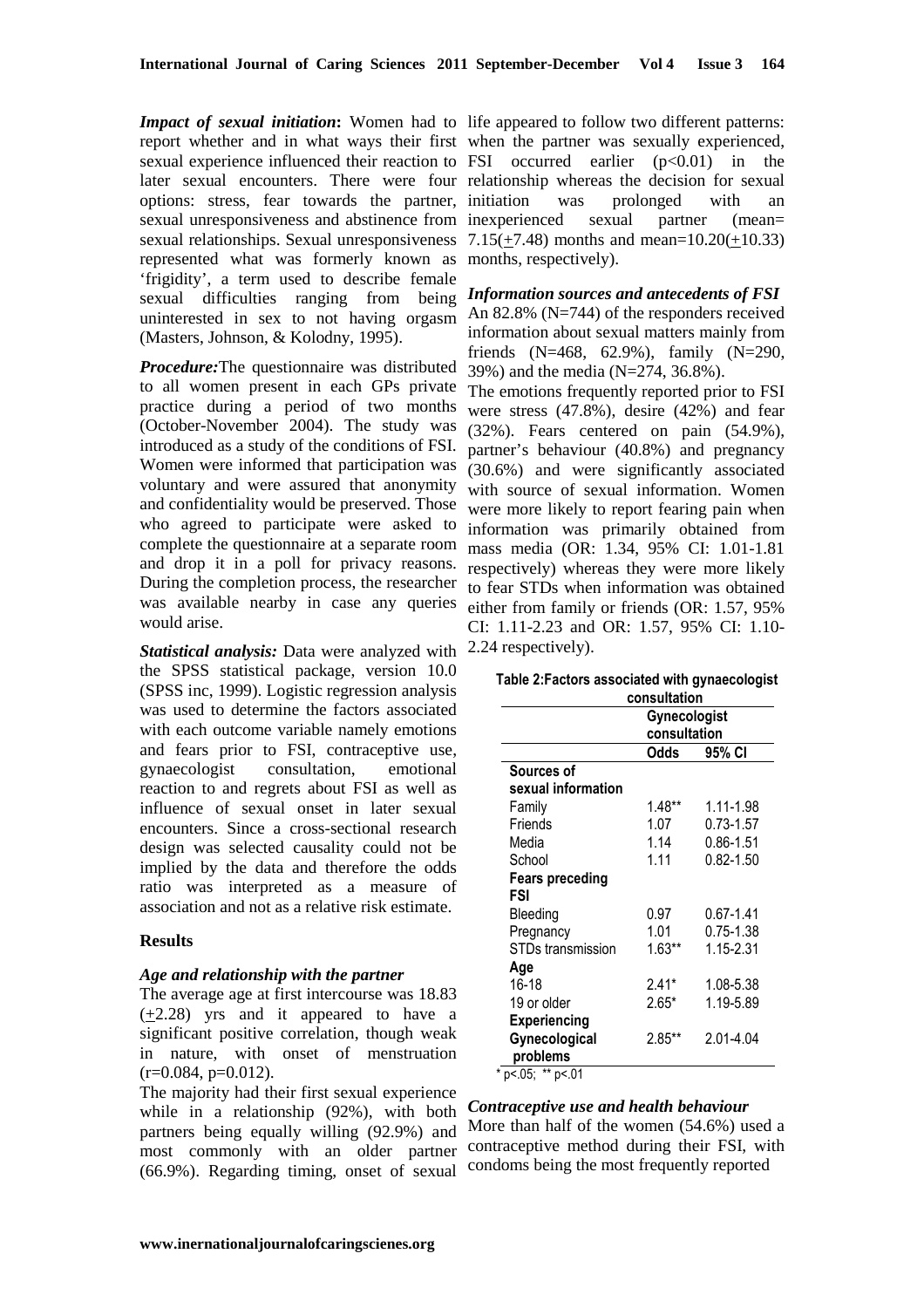|                                  | pleasure    | <b>Experiencing less</b> | <b>Experiencing more</b><br>pleasure |               |  |
|----------------------------------|-------------|--------------------------|--------------------------------------|---------------|--|
|                                  | <b>Odds</b> | 95% CI                   | <b>Odds</b>                          | 95% CI        |  |
| Sources of sexual<br>information |             |                          |                                      |               |  |
| Family                           | $0.56**$    | $0.40 - 0.80$            | $1.47*$                              | 1.05-2.04     |  |
| Friends                          | 0.83        | $0.61 - 1.14$            | 1.13                                 | $0.80 - 1.59$ |  |
| Media                            | 1.34        | $0.96 - 1.88$            | 0.84                                 | $0.59 - 1.18$ |  |
| School                           | 0.89        | $0.57 - 1.39$            | 0.74                                 | $0.47 - 1.16$ |  |
| Partner's age                    |             |                          |                                      |               |  |
| Older                            | $3.36**$    | 2.20-5.13                | 0.82                                 | $0.59 - 1.14$ |  |
| Younger                          | $2.26*$     | 1.04-4.92                | 1.03                                 | $0.52 - 2.05$ |  |
| <b>Bleeding after</b>            |             |                          |                                      |               |  |
| penetration                      | 0.88        | $0.57 - 1.38$            | 0.73                                 | $0.41 - 1.30$ |  |
| Slightly                         | $1.86*$     | 1.10-3.15                | 1.11                                 | $0.72 - 1.70$ |  |
| Heavy                            |             |                          |                                      |               |  |
| <b>Feelings preceding</b>        |             |                          |                                      |               |  |
| <b>FSI</b>                       | 0.92        | 0.68-1.26                | 0.96                                 | $0.70 - 1.30$ |  |
| <b>Stress</b>                    | 1.38        | 0.99-1.92                | 0.95                                 | $0.68 - 1.33$ |  |
| Fear                             | $0.66*$     | 0.47-0.91                | $1.75*$                              | 1.28-2.38     |  |
| Desire                           | $1.46*$     | 1.04-2.04                | 0.69                                 | $0.48 - 1.00$ |  |
| Insecurity                       | $1.52*$     | 1.05-2.20                | 0.75                                 | $0.50 - 1.15$ |  |
| Shame                            |             |                          |                                      |               |  |
| Coitus took place                |             |                          |                                      |               |  |
| in a comfortable                 | $0.27**$    | $0.19 - 0.38$            | $1.90**$                             | 1.28-2.82     |  |
| environment                      |             |                          |                                      |               |  |
| <b>Painful intercourse</b>       | $2.01**$    | 1.46-2.78                | $0.65**$                             | $0.48 - 0.88$ |  |
| Non-use of                       | $1.86*$     | 1.10-3.15                | 0.76                                 | $0.55 - 1.06$ |  |
| contraception<br>~ "             |             |                          |                                      |               |  |

#### **Table 3: Factors associated with the emotional reaction to first sexual intercourse**

 $*$  p<.05; \*\* p<.01

## **Table 4: Factors associated with women's reaction to future sexual encounters**

|                                                                       |                         | <b>Stress</b><br>Fear                       |                             | Sexual unrespo<br>nsiveness    |                      | <b>Abstinence</b>                           |                      |                                                 |
|-----------------------------------------------------------------------|-------------------------|---------------------------------------------|-----------------------------|--------------------------------|----------------------|---------------------------------------------|----------------------|-------------------------------------------------|
|                                                                       | Odd                     | 95% CI                                      | <b>Odds</b>                 | 95% CI                         | Odds                 | 95% CI                                      | <b>Odds</b>          | 95% CI                                          |
|                                                                       | s                       |                                             |                             |                                |                      |                                             |                      |                                                 |
| <u>Age</u><br>16 or younger<br>16-18<br><b>Painful</b><br>intercourse | 1.02<br>0.98<br>$1.63*$ | $0.41 - 2.52$<br>$0.67 - 1.44$<br>1.09-2.42 | $4.03**$<br>1.25<br>$2.25*$ | $1.49 -$<br>10.91<br>1.11-4.54 | 1.71<br>0.62<br>1.31 | 0.68-4.31<br>$0.37 - 1.04$<br>$0.77 - 2.22$ | 2.20<br>0.60<br>1.46 | $0.80 - 6.07$<br>$0.31 - 1.15$<br>$0.75 - 2.82$ |
| <b>Experiencing</b><br>pleasure                                       |                         |                                             |                             |                                |                      |                                             |                      |                                                 |
| More than expected<br>Less than expected                              | 0.91<br>1.52            | $0.56 - 1.47$<br>$0.99 - 2.35$              | 1.33<br>$2.52**$            | $0.58 - 3.02$<br>1.26-5.06     | 0.91<br>$4.45**$     | $0.42 - 1.97$<br>2.55-7.77                  | 0.64<br>$5.67**$     | $0.20 - 2.00$<br>2.85-11.31                     |

\* p<.05; \*\* p<.01

(52.3%). However, a quite high percentage likely to use a form of contraception, when (45.4%) stated that either used nothing or they had relevant information from family or preferred withdrawal. Women were more friends (OR: 2.35, 95% CI: 1.68-3.29 and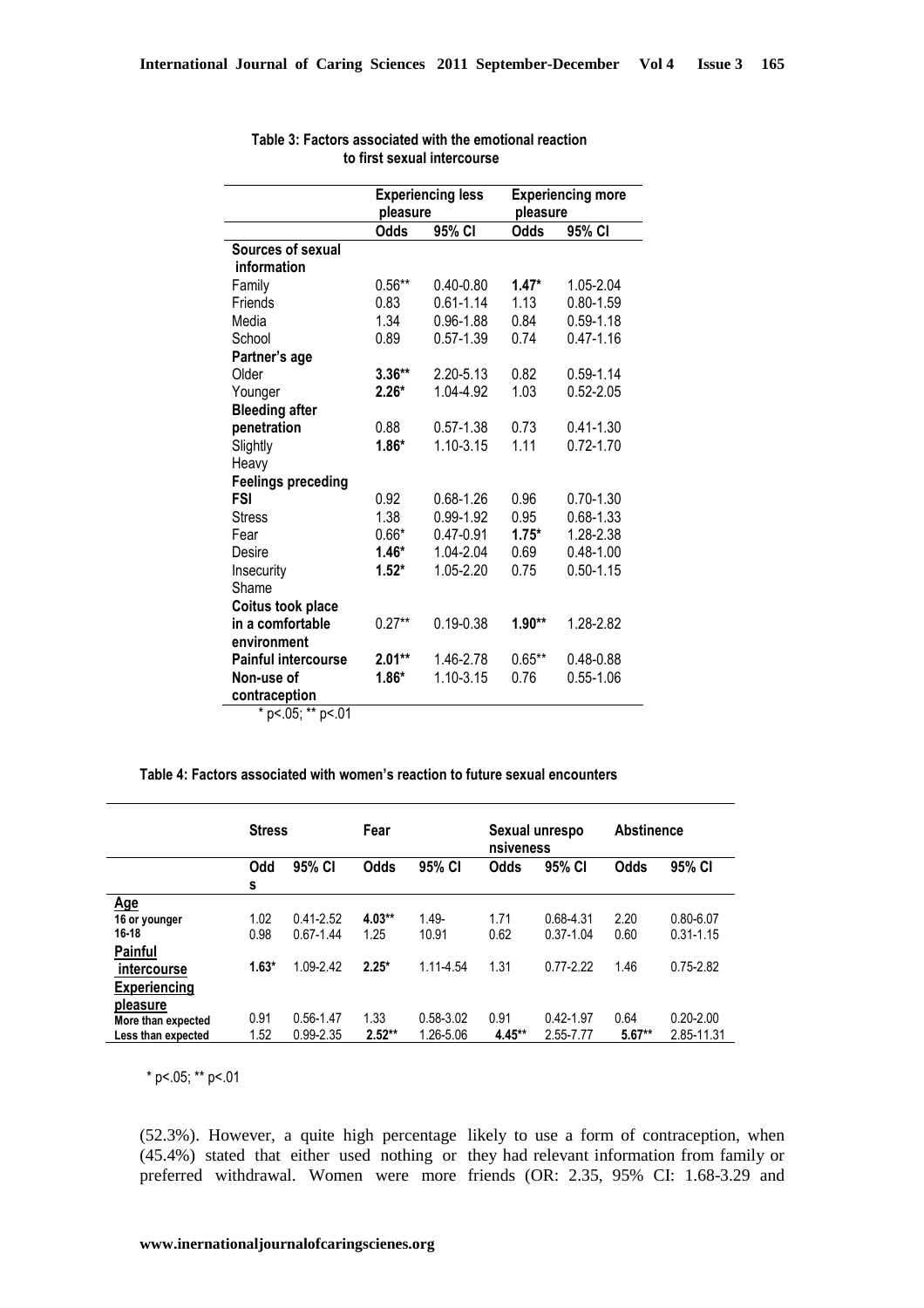OR: 1.63, 95% CI: 1.21-2.19 respectively). *Impact of sexual initiation*  Contrary, the odds for non use or use A 32.7% of the women reported that sexual withdrawal were higher when age at first initiation affected their emotional and intercourse was 16 yrs or younger (OR: 2.18, behavioural reactions to their future 95% CI: 1.13-4.19), information was obtained relationships, where they tended to experience from the media (OR: 1.61, 95% CI: 1.11- stress and fear when age of onset was 16 yrs 2.32), the sexual partner was older (OR: 1.59, or younger and FSI was painful and /or 95% CI: 1.14-2.22) or the partner was unpleasant (p<.05). When FSI was less sexually experienced (OR: 2.01, 95% CI: pleasurable than expected, sexual 1.26-3.19).

did not consult a gynecologist (62%). Factors reported (Table 4). associated with increased likelihood to visit a physician were older age at FSI, receiving sexual information from the family, fear of STDs' transmission and experiencing gynecological problems (Table 2).

*Emotional reaction to and regrets about FSI*  About half of the participants reported their FSI to be as it was expected (49.2%) with the remaining percentage almost equally distributed between those having experienced more or less pleasure. Additionally, a 37.2% (n=334) had regrets after FSI mainly for their choice of partner (15.5%) and the timing of the event (15.3%).

The odds of experiencing more pleasure than expected during FSI, were higher  $(p<.05)$ when women experienced desire before intercourse, prior relevant information was received from the family and the coitus took place in a comfortable environment (Table 3). On the contrary, factors associated with the first intercourse being less pleasant than expected were: feelings of insecurity or shame, the sexual partner being either older or younger than the participant herself, painful intercourse, heavy bleeding following penetration and non-use of contraception (Table 3).

Although, age at sexual initiation did not appear to influence emotional reaction (p>.05), early onset was significantly The analysis revealed a mean age at FSI of associated with regrets about the place and 18.83 yrs which is in accordance with the timing of intercourse (OR: 2.72, 95% CI: national level surveys (Papadopoulos, 1.24-5.96 and OR: 3.39, 95% CI: 1.66-6.91 respectively).

partner, the place and the timing, were more inconsistencies between different studies who likely to occur, when the experience was less report slightly younger ages (Ioannides, pleasant than expected (OR: 2.96, 95% CI: Agrafiotis, & Ntouma, 1990; Hliaoutakis, 1.96-4.45; OR: 3.27, 95% CI: 2.02-5.29 and 1992). The relation between younger age at OR: 3.24, 95% CI: 2.15-4.88 respectively).

After the onset of sexual activity most women later sexual encounters were more likely to be unresponsiveness in or even abstinence from,

## **Discussion**

Early onset of sexual intercourse has been frequently associated with an adverse impact on young people's sexual health (Cotton et al., 2004; Lammers et al., 2000; Wellings et al., 2001). Despite major cultural differences, a number of surveys identified predisposing factors to an early sexual onset, such as biological factors (e.g. gender, early menarche), environmental / social factors (e.g. parents low education, lack of parental supervision, infrequent church attendance, parental permissive attitudes of premarital sex, peer pressure, media influence), risk behaviours (e.g. substance use, smoking) as well as personality characteristics and attitudes (e.g. personal values, low selfesteem) (Goodson et al., 1997; Paul et al., 2000; Wellings et al., 2001). However, other issues surrounding FSI have been underreported.

The present study is an attempt to augment our current knowledge about sexual initiation with additional information on the conditions of and emotional reaction to first sexual intercourse and its impact on women's later sexual encounters.

## *Age and relationship with the partner*

Furthermore, regrets about their choice of Agrafiotis, 2001). However, there are & Triantafillou, 2002; Ioannides-Kapolou, Mitropoulos, & sexual onset and early menarche revealed in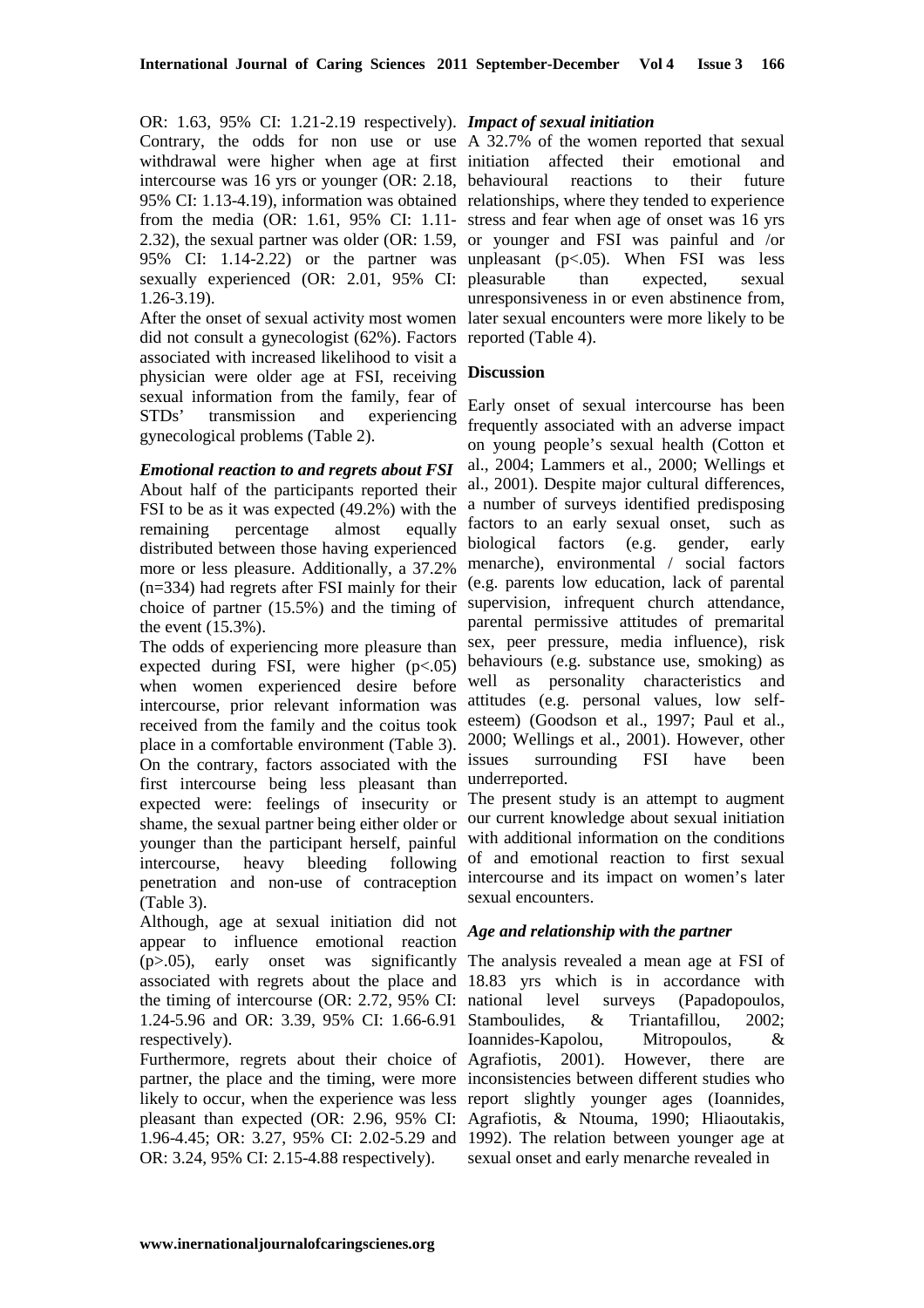our analysis is in agreement with previous control over sexual initiation due to a data in other countries (Goodson et al., 1997; combination of their inexperience with a Paul et al., 2000; Wellings et al., 2001). The partner's ability to influence their sexual significant difference revealed in the timing behaviour and attitudes due to his prior sexual of FSI within a relationship according to experience. However, that is an issue of partner's experience, might be indicative of the power that a sexually experienced partner demonstrate that receiving information from exerts on adolescent girls thus precipitating the media is associated with the use of sexual intercourse.

### *Information sources and antecedents of FSI*

Consistent with other studies in Greek population (Papadopoulos et al., Kreatsas, 2003), our findings indicate, that the main sources of teenagers' information about sexual matters were friends, family and the media. That may be attributable to the lack of formally organised school based lessons about sexual health.

Our analysis also revealed that sources of sexual information influence the fears experienced before FSI with fear for STDs being more prevalent when information is obtained from the family. That may be explained on the basis that parents focus more on the negative consequences of sexual Turk (2005) suggested that a partner's intercourse in an attempt to promote safe insistence in condom use during FSI leads to sexual behaviours.

### *Contraceptive use and health behaviour*

Our analysis indicated that a quite high percentage (45%) of the participants reported non-use of contraception or use of withdrawal. Contrary, a number of studies presented much higher percentages of contraceptive use (up to 93%) (Wellings et al., 2001; Tsui & Nicoladis, 2004; Tountas et al., 2004; Narring, Wydler, & Michaud, 2000; Moreau-Gruet, Ferron, Jeannin, & Dubois-Arber, 1996). Our finding may be partly attributable to the fact that we did not control for birth cohort effects on possible age trends regarding contraception use, since it has been shown (Svare et al., 2002) that women belonging to the oldest birth cohorts (before 1970-71) are more likely to report non-use. Similarly to previous reports (Svare et al., 2002; Narring et al., 2000; Moreau-Gruet et al., 1996), the present study showed that a woman's early age at sexual onset as well as Notably, as has been previously suggested partner's older age and sexual experience (Moore & Davidson, 1997; Magnusson, 1998; were associated with greater likelihood of Leitenberg & Saltzman, 2003) the current adopting risky sexual behaviours. That may analysis indicates that women with an early be attributed to young women's lack of onset of sexual intercourse and an unpleasant

investigation. Additionally, we withdrawal as contraceptive method during FSI. That may be accounted by the fact that media portrayals usually focus on the positive aspects of sexuality thus encouraging risky sexual behaviour.

Interestingly, data from the present study showed that, the likelihood to consult a gynaecologist or a sexual health professional after FSI, was associated with receiving sexual information primarily from the family. It could be hypothesized that girls from families who initiate discussions on sexuality, are more likely to make mature choices about their sexual life and engage in responsible sexual health behaviours.

## *Emotional reaction to and regrets about FSI*

more positive feelings about the sexual experience and the partner. Moreover, a number of studies (Sprecher et al., 1995; Weiss, 1983) indicate that an age of 16 yrs or younger at FSI and an older sexual partner are associated with less pleasure. Similarly, we found an association of painful intercourse, non-use of contraception and having an older or younger sexual partner with women experiencing less pleasure than expected. Possibly, the age difference between a woman and her sexual partner at her FSI might be indicative of experiencing less pleasure due to either a younger partner's inexperience or lack of control over the sexual experience when the partner is older.

Women's lack of control over their FSI might also account for our finding that early onset and an unpleasant FSI related to regrets about the sexual partner and the timing of the event.

## *Impact of sexual initiation*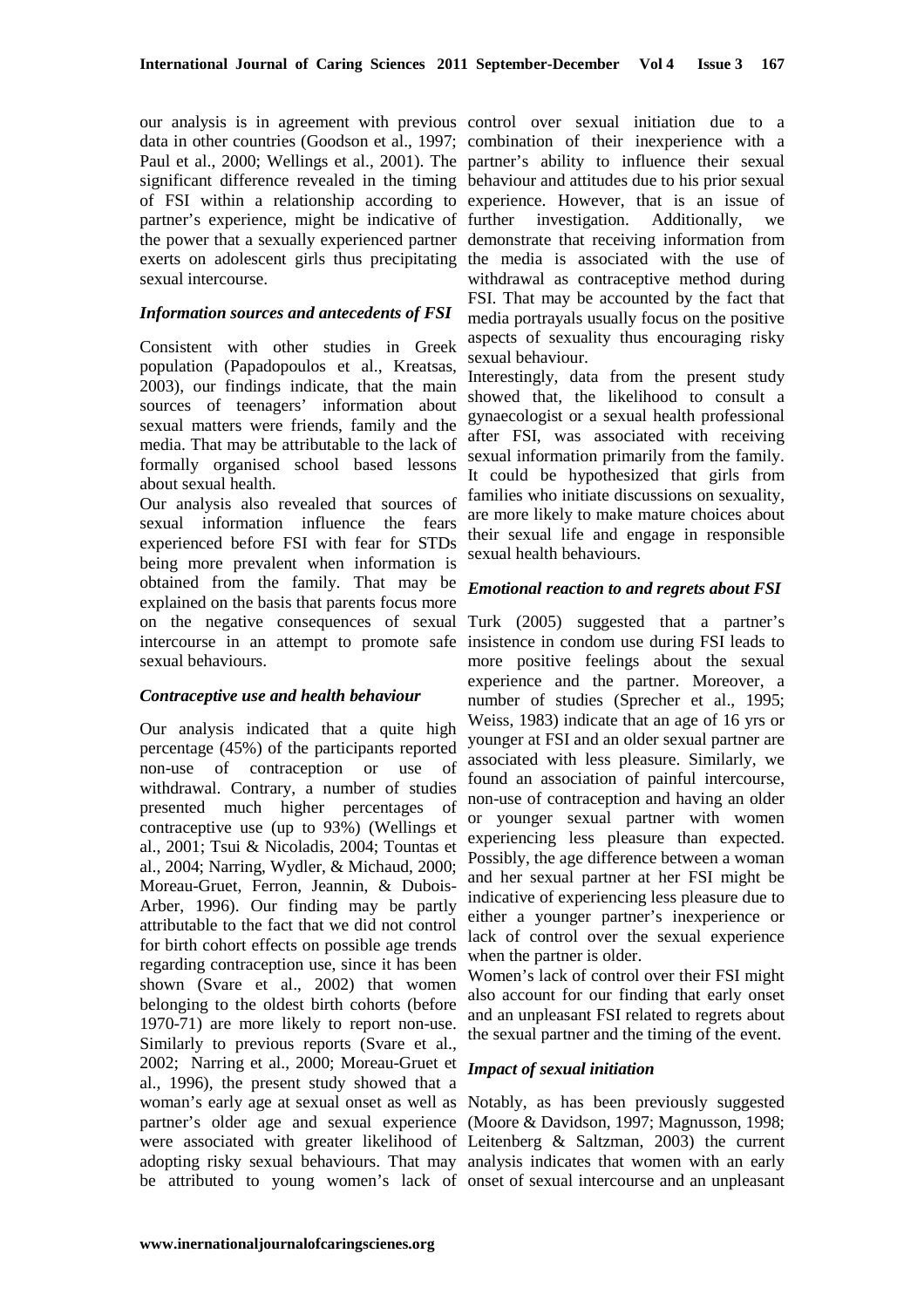FSI, were more likely to react with fear and be sexually unresponsive during later sexual encounters, or even abstain from sexual relationships. Since most of the data available on that area stem from studies of women who have been sexually abused, the exact mechanisms underlying the way FSI influences women's later sexual life are not Koelling, J.C., Stone, S.N., & Buraphacheep-Coggins, yet fully understood.

Concluding, it should be noted that generalisability of our findings is restricted due to the self-selected sample employed and the retrospective data used based on recollection of women's memories. Nevertheless, the present study contributed significant information regarding conditions of FSI. It revealed that sources of sexual information significantly influence not only the adoption of responsible sexual behaviours Leitenberg, H. & Saltzman, H. (2003). College women but the formation of feelings preceding sexual initiation; the later may act as a moderating factor in the decision-making process of an early sexual debut.

More importantly, it demonstrated that even when FSI is perceived as voluntary other correlates, such as early sexual initiation and age difference between sexual partners affect experience and their response to future sexual encounters. The findings of this study provide information which can be used in the field of sexual education and prevention, and may be helpful in the development of programs focusing on the promotion of sexual health for adolescents.

#### **References**

- Cotton, S., Mills, L., Succoff, P.A., Biro, M., & Rosenthal, S.L. (2004). Adolescent girls' perceptions of the timing of their sexual initiation: "too young" or "just right"? *Journal of Adolescent Health*, 34(5), 453-458.
- Dickson, N., Paul, C., Herbison, P., Silva, P. (1998). First sexual intercourse: age, coercion, and later regrets reported by a birth cohort. *BMJ*, 316, 29-33.
- Driscoll, A.J., & Kristin, A,M. (1998). Young women's degree of control over first intercourse: an exploratory analysis. *Family Planning Perspectives*, 30(1), 12-19.
- Goodson, P., Evans, A., & Edmundson, E. (1997). Female Adolescents and Onset of Sexual Intercourse: A Theory-Based Review of Research From 1984 to 1994. *Journal of Adolescent Health*, 21, 147-156.
- Hliaoutakis, Ι. (1992). Adolescents' sexual activity, contraceptive use and abortion in the municipality of Athens. In Sexual Education and Health. Athens: Family Planning Association.
- Ioannides, E., Agrafiotis, D., & Ntouma, A. (1990). AIDS: Knowledge, attitudes, beliefs and practices.

Exploratory study in students. Knowledge about sexually transmitted diseases. Sexual Practices. *Elliniki Epitheorisi Dermatologias Afrodisiologias*, 1(Suppl.), 399-401.

- Ioannides-Kapolou, E., Mitropoulos, I., & Agrafiotis, D. (2001). Attitudes and sexual practices of Greek population in avoiding HIV infection: a basis for an intervening policy. *Epitheorisi Ygeias*, September-October, 33-38.
- W. (2002). Adolescent sexual decisions: Survey of attitudes & behaviours. *Annals of Epidemiology*, 12(7), 506-507.
- Kreatsas, G. (2003). Sexual education in adolescence. In: Kreatsas G. (ed.) Sexual education and Gender Relations (pp. 28-46). Athens: Ellinika Grammata.
- Lammers, C., Ireland, M., Resnick, M., & Blum, R. (2000). Influences on adolescents' decision to postpone onset of sexual intercourse: a survival analysis of virginity among youths aged 13 to 18 years. *Journal of Adolescent Health*, 26(1), 42-48.
- who had sexual intercourse when they were underage minors (13-15): age of their male partners, relation to current adjustment, and statutory rape implications. *Sex Abuse*, 15(2), 135-47.
- Magnusson, C. (1998). A follow-up study of adolescent girls with early sexual debut in combination with gynecological problems. *J Psychosom Obstet Gynaecol.*, 19(2), 70-83.
- Masters, W.H., Johnson, V.E., & Kolodny, R.C. (1995). Human Sexuality. New York: Harper Collins.
- women's emotional reaction to first coital Moore, N.B., Davidson, J.K. (1997). Guilt about first intercourse: an antecedent of sexual dissatisfaction among college women. *J Sex Marital Ther.*, 23(1), 29- 46.
	- Moreau-Gruet, F., Ferron, C., Jeannin, A., & Dubois-Arber, F. (1996). Adolescent Sexuality : the gender gap. *AIDS Care*, 8(6), 641-655.
	- Narring, F., Wydler, H., & Michaud, P.A. (2000). First sexual intercourse and contraception: a cross-sectional survey on the sexuality of 16-20-year-olds in *Switzerland. Schweiz Med Wochenschr*, 130(40), 1389-1398.
	- Papadopoulos, N.G., Stamboulides, P., & Triantafillou, T. (2002). The psychosocial development and behavior of university students: A nationwide survey in Greece. Journal of Psychology and Human Sexuality, 11(4), 93-110.
	- Paul, C., Fitzjohn, J., Herbison P., & Dickson, N. (2000). The determinants of sexual intercourse before age 16. *Journal of Adolescent Health*, 27(2), 136-147.
	- Sprecher, S., Barbee, A., & Schwartz, P. (1995). "Was it Good For You, Too?": Gender Differences in First Sexual Intercourse Experiences. *Journal of Sex Research*, 32(1), 3-16.
	- Svare, E.I., Krüger Kjaer, S., Thomsen, B.L., & Bock, J.E. (2002). Determinants for non-use of contraception at first intercourse; a study of 10,841 young Danish women from the general population. *Contraception*, 66(5), 345-350.
	- Tountas, Y., Dimitrakaki, C., Antoniou, A., Boulamatsis, D., & Creatsas, D. (2004). Attitudes and behavior towards contraception among Greek women during reproductive age: a country-wide survey.